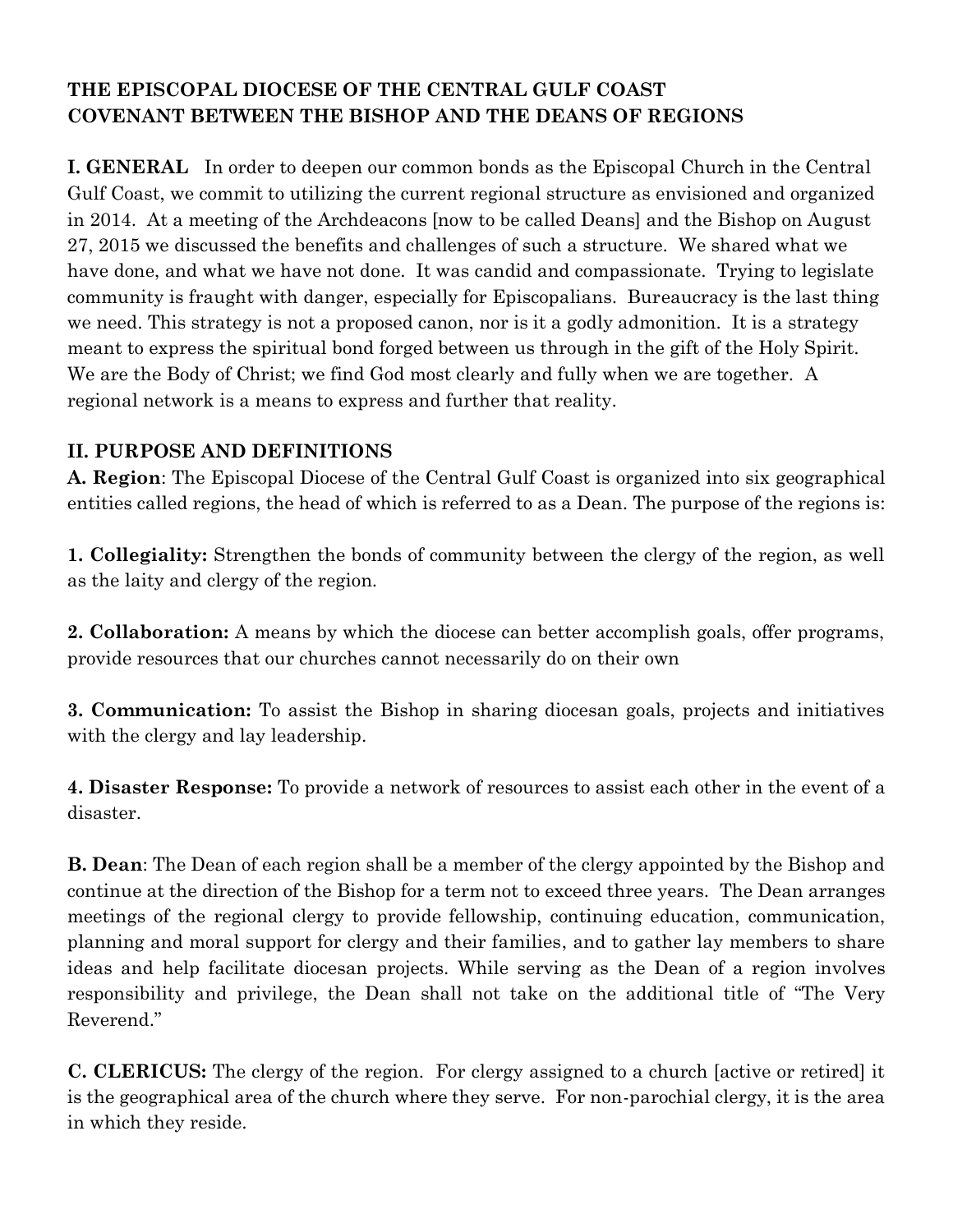## **II. Responsibilities of the Dean:**

**A. With Clergy:** The Dean agrees to communicate and convene a minimum of four[4] meetings or events for the clergy of the region during a calendar year. The time, location and purpose of these meetings is up to the discretion of the Dean and clergy of the region. "Clergy" is meant to include all priests and deacons in the region. The schedule of all events will be communicated to the Bishop's office for inclusion on his calendar. The Bishop will attend a minimum of one regional meeting of the clergy during the calendar year. The Dean will serve as a pastoral resource for clergy and lay leadership [Sr. Wardens] especially during times of transition, illness, or other pressing circumstances. The Dean will assist the Bishop in welcoming new clergy (priests and deacons) who enter the Diocese.

**B. With the Bishop:** The Dean serve as a group of advisors to the Bishop, and as ambassadors for the Bishop. The Dean agrees to attend occasional meetings between the Bishop and Deans.

**C. With the people of the region:** The Dean of each region will assist the Bishop in organizing, convening, and leading a pre-convention meeting for all lay and clergy delegates to the annual Diocesan Convention. The purpose of this meeting will be to meet other delegates, communicate details about the convention, present the budget and discuss issues that will be introduced at the convention. The location, time and format of the meeting is at the discretion of the Dean in collaboration with the Bishop. The Dean will assist the Bishop in the regional implementation of diocesan goals and projects, and help the Bishop ensure that each region is represented on the Commissions and Committees of the diocese. The Dean will be an active participant in any Diocesan liturgies in the region. [i.e. Ordinations, New Ministry, Funerals]

#### **2016 PRE-CONVENTION REGIONAL MEETINGS**

As a means by which to utilize this network as a means for communication and collaboration, the following regional pre-convention meetings are proposed. The Bishop's office will coordinate with each Dean the final times, details and location within each region. The Dean will open/close the meetings with prayer.

**Reg 1 & 2 Mobile/Eastern Shore area** [Due to Mardi Gras, these regions are combined]

Date: January 24, 2016 Place: Christ Church Cathedral [to be verified] Time: 2:00 – 4:00

**Reg 6 Panama City area**  Date: January 31 Place: St. Andrews Panama City Time: 4-6 pm